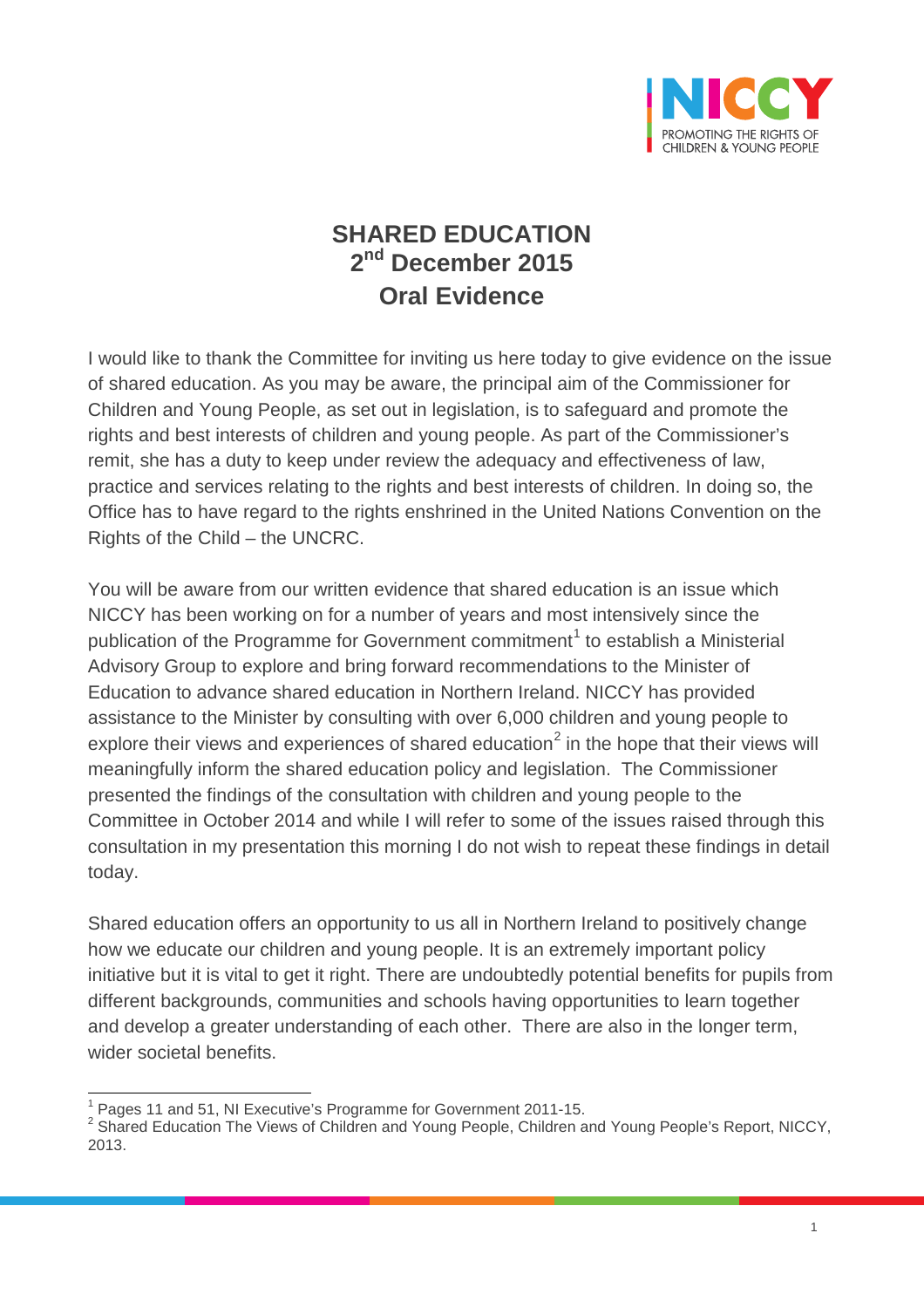

Children and young people are not a homogenous group and have multiple identities and differences which can often present challenges in an education context. Shared education has the potential to address these challenges and enhance and broaden the educational experience for all children and young people. It is this opportunity that NICCY wishes to see grasped by the Shared Education Bill. Article 29 of the UNCRC provides a useful insight into the obligations on Governments with regard to the provision of education. It states that education must be child-centred, child-friendly and empowering.<sup>[3](#page-1-0)</sup> The goal is to strengthen the child's capacity to enjoy the full range of human rights, to promote a culture infused by appropriate human rights values and to empower the child through developing his or her skills, learning and other capacities, human dignity, self-esteem and selfconfidence. In this context, 'education' goes far beyond formal schooling to embrace the broad range of life experiences and learning processes which enable children to develop their personalities, talents and abilities and to live a full and satisfying life within society.

Education should be delivered in ways which promote mutual understanding, tolerance and acceptance, and which help to prevent violence and conflict.

The Committee on the Rights of the Child has elaborated on these obligations in its General Comment on the Aims of Education and states that the school environment must reflect tolerance, equality and promote peace and understanding. The General Comment is clear that schools which allow bullying, intolerance and inequality are in breach of Article 29 of the UNCRC.<sup>[4](#page-1-1)</sup> NICCY wishes to see the inclusion of the obligations on the Department in the Shared Education Bill to ensure that all children have access to an education which is reflective of the UNCRC obligations

It is with these obligations in mind that we express our disappointment with the proposed legal definition of shared education at Clause 1(2) of the Shared Education Bill. It is the Commissioner's view that the definition provided in the draft Bill is much too narrow and does not reflect the Department's much broader vision of shared education as provided in its policy document, *"Sharing Works; A Policy for Shared Education."*[5](#page-1-2) In this document the Department defines its vision for shared education which includes the promotion of equality of opportunity, good relations, equality of identity, respect for diversity and community cohesion.<sup>[6](#page-1-3)</sup> It also states that shared education is the delivery of education that

<span id="page-1-0"></span><sup>&</sup>lt;sup>3</sup> General Comment No.1: Aims of Education, UN Doc CRC/GC/2001.

<sup>4</sup> *Ibid,* Para 19.

<span id="page-1-2"></span><span id="page-1-1"></span><sup>&</sup>lt;sup>5</sup> "Sharing Works; A Policy for Shared Education", Department of Education, September 2015.<br><sup>6</sup> Page 4, *Ibid.* 

<span id="page-1-3"></span>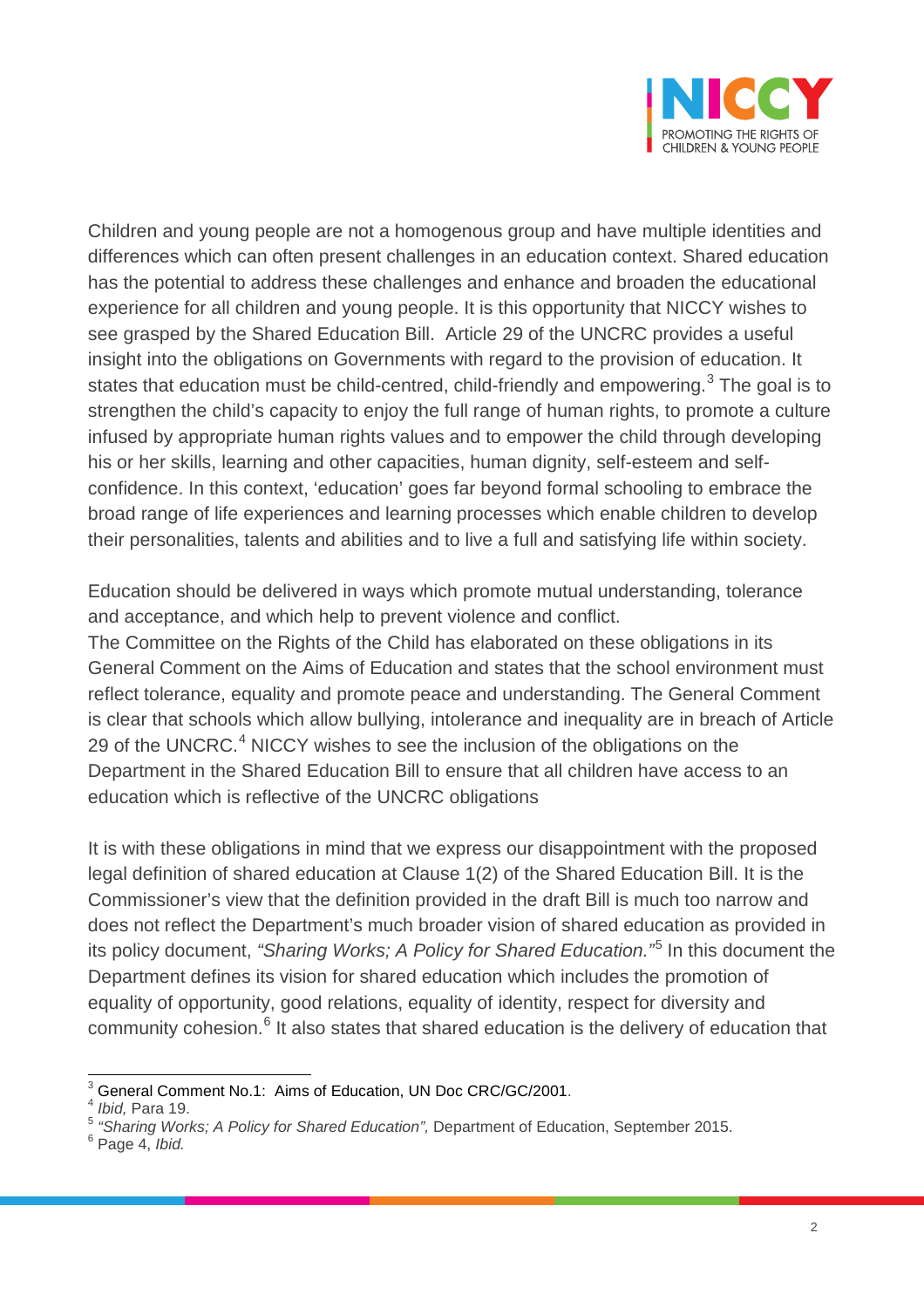

meets the needs of learners from the different **Section 75 categories** and involves the sustained provision of opportunities for children and young people from **different community, as well as social** and **economic** backgrounds to learn together.[7](#page-2-0) The Department goes on to specifically reference the groups of children it intends will benefit from shared education and includes children from different religious backgrounds, children from different racial backgrounds, children with and without disabilities, children who are carers and school age mothers.<sup>[8](#page-2-1)</sup>

It is therefore extremely disappointing that the definition of shared education provided in the Bill refers only to children of different religious belief and specifically only to education which includes, *"...reasonable numbers of both Protestant and Roman Catholic children or young persons".* Also specifically included in the definition of shared education in the Bill are children who are experiencing socio-economic deprivation and those who are not. The draft definition in the Bill is much too restrictive and is not reflective of the Department's all-encompassing vision of shared education.<sup>[9](#page-2-2)</sup> There is no reference in the proposed statutory definition to pupils in any section 75 categories other than religious belief, and no religions are specifically included other than Protestant and Catholic. In addition, the definition does not provide for the inclusion of pupils attending different categories of schools, nor does it make provision for sharing between schools in different geographical locations including urban and rural partnerships.

It is clear from the Explanatory and Financial Memorandum to the Bill that the legislative definition references the minimum essential requirements for shared education however, no information is provided either in the Bill itself or in the Explanatory and Financial Memorandum to the Bill regarding the use of the term, 'reasonable numbers' or 'socioeconomic deprivation'. It is important that these terms are clarified.

If shared education is to be organised and delivered in such a way so as to provide opportunities for children from different Section 75 groups as envisaged by the Department, the definition provided in legislation should reflect this. If the opportunities presented by shared education are to be meaningfully realised for all children and young people, a broader definition should be provided in the legislation.

<span id="page-2-0"></span> $^7$  Page 15, *Ibid.* 8 *Ibid.* 

<span id="page-2-2"></span><span id="page-2-1"></span><sup>9</sup> *Ibid*.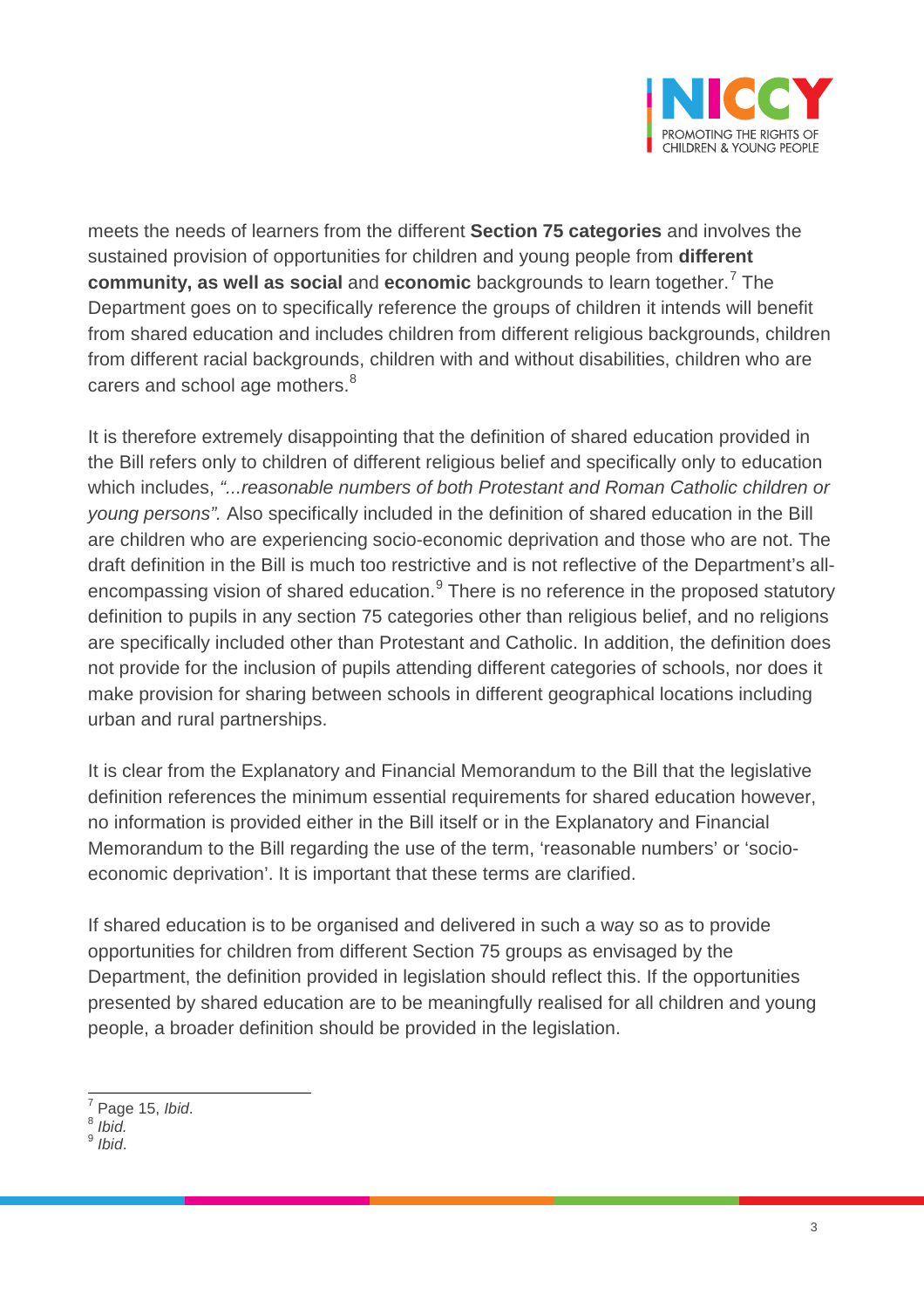

NICCY suggests that consideration is given to amending the current draft definition and use of the suggested definition of shared education in page 17 of our written submission.<sup>[10](#page-3-0)</sup>

Educational inequalities is one of the Commissioner's priority areas for action. Research tells us that certain groups of children have different educational experiences to others. We address this issue in detail in our written submission and do not wish to reiterate these points in detail today given the time constraints. However, it is worth noting that there are groups of children and young people who face significant difficulties in accessing education in Northern Ireland. The Report of the Ministerial Advisory Group, *"Advancing*  Shared Education",<sup>[11](#page-3-1)</sup> highlights the concerns which exist about whether the educational and social needs of particular groups of children and young people are being met including Traveller children, black and minority ethnic children and young people, children and young people in care, children and young people with disabilities and those with special educational needs and children and young people who are LGB or  $T<sup>12</sup>$  $T<sup>12</sup>$  $T<sup>12</sup>$  These groups of children tend to have poor educational outcomes and disproportionately negative educational experiences. It is vital, particularly given the withdrawal of funding for the Department of Education's Community Relations, Equality and Diversity policy that shared education deals with all kinds of difference and is not solely focused on Catholics and Protestants and socio-economic deprivation.

The aim of the CRED policy was to contribute to improving relations between communities by educating children and young people to develop self-respect and respect for others, by providing children and young people, in formal and non-formal education settings, with opportunities to build relationships with those of different backgrounds and traditions.<sup>[13](#page-3-3)</sup> The Department has a statutory obligation to mitigate the adverse impact as a result of the withdrawal of CRED through Shared Education. They made a commitment to do so in the

*c)Those who are care experienced and those who are not;*

<span id="page-3-0"></span><sup>10</sup> NICCY's suggested definition is - *(2) "Shared education" means the education together of – a)Those of different religious belief, political opinion, racial group, sexual orientation, genders; between persons with a disability and persons without; and between persons with dependants and persons without; and*

*b)Those who are experiencing socio-economic deprivation and those who are not; and* 

<span id="page-3-1"></span><sup>&</sup>lt;sup>11</sup> Advancing Shared Education, Report of the Ministerial Advisory Group, Professor Paul Connolly, Dawn Purvis and PJ O'Grady, March 2013.

<span id="page-3-2"></span> $12^{\circ}$  x, *Ibid.* 

<span id="page-3-3"></span><sup>13</sup> Para 6.1, *Community Relations, Equality and Diversity in Education*. Department of Education, 2011.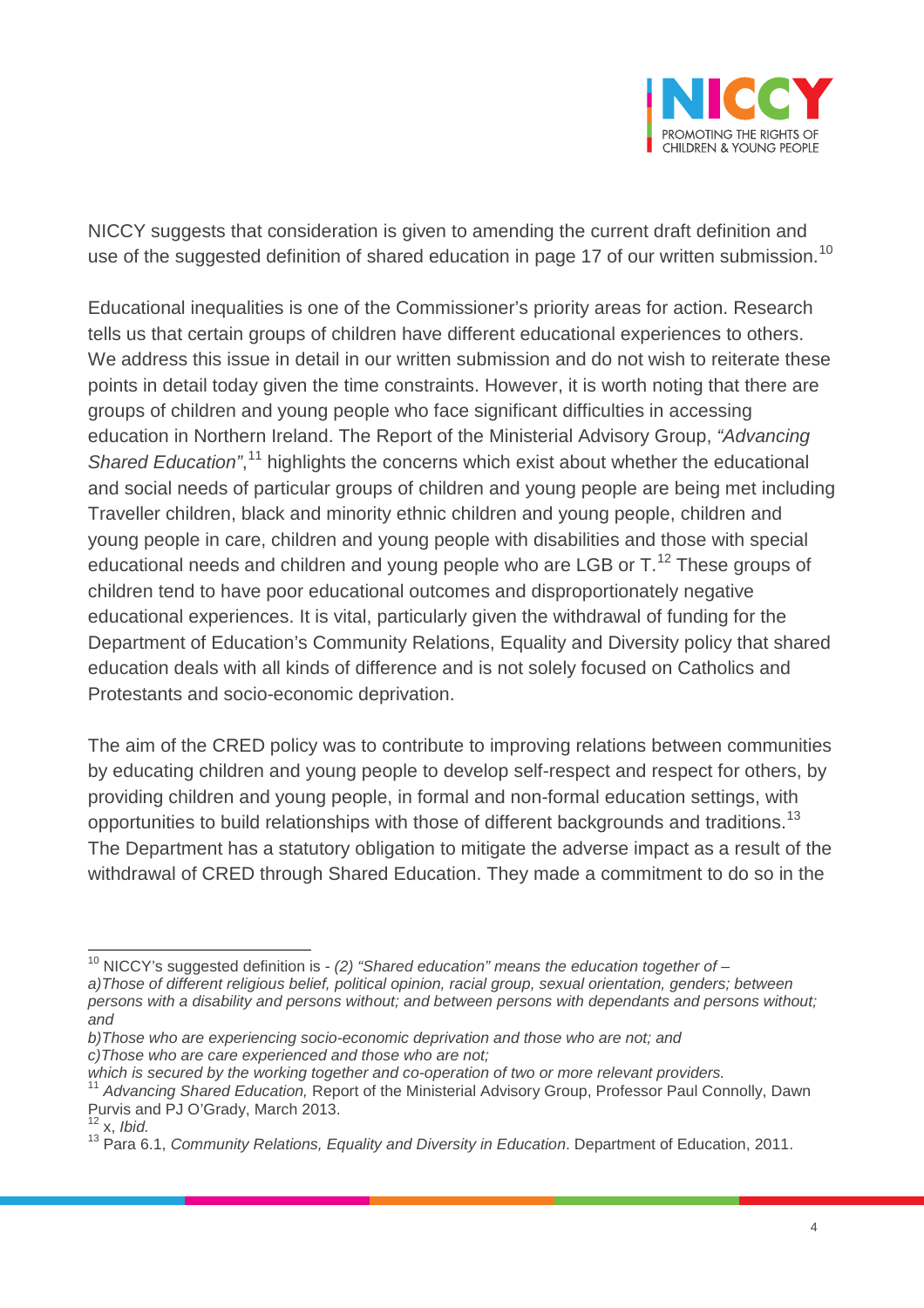

EQIA on the Withdrawal of Funding for CRED.<sup>[14](#page-4-0)</sup> The definition and implementation of shared education needs to include all groups of children in order to deliver on this commitment.

In regard to the implementation of shared education, it is vital that the concerns raised by some of the children and young people we spoke to are reflected, if not in the Bill at least in any supporting Guidance. It is concerning to the Commissioner that a significant minority of the young people we spoke to about shared education, described having mixed experiences of such initiatives, where interaction with pupils from other schools had been negative or limited. Some of the issues raised include children feeling uncomfortable if they were in a minority or 'out of place' when attending classes in another school. Some described collaborative activities and joint classes as **'**shared' but 'separate', because pupils remained within their own school or friendship groups and interaction with pupils from other schools had been limited. A number of logistical issues, including transport arrangements and timetabling variations between schools, also impacted on pupils' experiences. Some pupils expressed concern about sharing their education with pupils from particular schools. Their concerns related to academic ability, cross-community issues, standards of behaviour, and the increased potential for bullying.

Decisions regarding the planning and development of shared education must be informed by the views and experiences of children and young people in compliance with section 75 of the Northern Ireland Act 1998 and Article 12 of the UNCRC.

NICCY has concerns that shared education is viewed as an end in itself rather than a means to an end i.e. promoting a shared future. We are also mindful that the Department has a statutory duty to *"encourage and facilitate the development of integrated*  education<sup>"[15](#page-4-1)</sup> and while we welcome the opportunities afforded by the development of shared education for children to be educated together, NICCY would wish to see a situation where both are viewed as part of the education continuum - the ultimate goal being a truly integrated system of education in Northern Ireland, where children of all religions, races, genders, abilities, sexual orientations, ages and so on are educated together.

<span id="page-4-0"></span><sup>&</sup>lt;sup>14</sup> Department of Education's Consultation Equality Impact Assessment Proposal to End the Community Relations, Equality and Diversity (CRED) Earmarked Funding, February 2015.

Article 64(1) of the Education Reform (Northern Ireland) Order 1989:

<span id="page-4-1"></span><sup>&</sup>quot;It shall be the duty of the Department to encourage and facilitate the development of integrated education, that is, the education together at school of Protestant and Roman Catholic pupils".